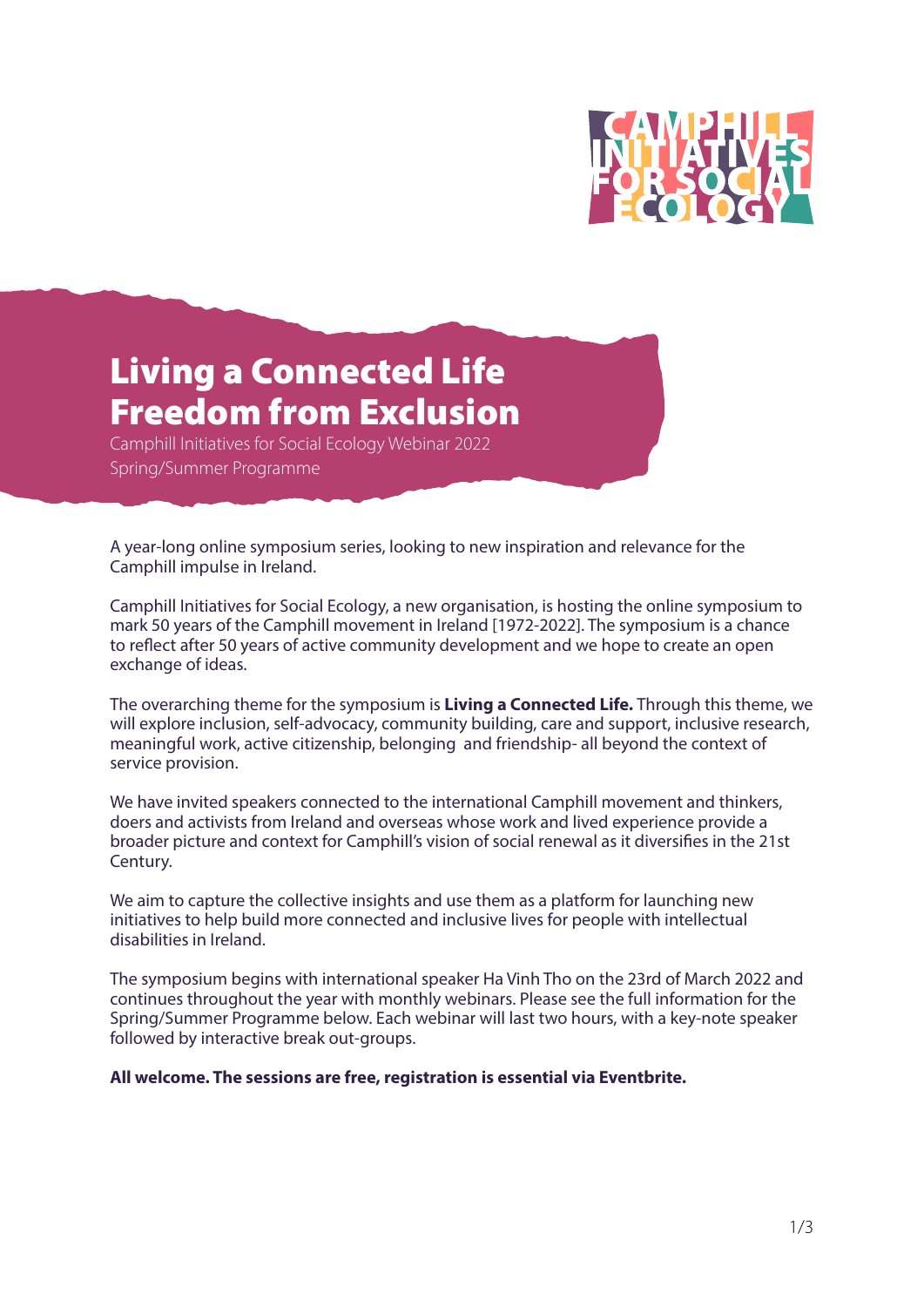# **[Click here to register via Eventbrite](https://www.eventbrite.com/e/ha-vinh-tho-registration-296881078297)**

Connected lives, what are the ingredients for connectedness and fulfilment? The international perspective.

**Dr Ha Vinh Tho** is the former Programme Director of the Gross National Happiness Centre (GNHCB), Bhutan, and Co-Founder of Eurasia Foundation, Vietnam. He is an international speaker on Gross National Happiness (GNH), happiness and well-being, and moving beyond GDP. Ha Vinh is the founder and chairman of Eurasia Foundation, a humanitarian NGO developing educational programmes for children and young people with disabilities and ecological projects in Vietnam. He is a co-founder of the Peaceful Bamboo Family, the first Camphill Community in Vietnam: a community and vocational training centre for young people with disabilities that is also pioneering biodynamic agriculture. He was the head of training, learning and development at the International Committee of the Red Cross. He has trained humanitarian professionals working in war zones and emergency response in Asia, the Middle East, Africa and Europe.

#### Fionn and Jonathan Angus

*Imagination, Inspiration, Intuition: Creating Paths Beyond Disability* 28 April 2022, 14:00 - 16:00 (GMT)

**Fionn Angus and his father, Jonathan**, are Citizen Network Global Ambassadors, and Fionn sits on the UK National Down Syndrome Policy Group. When it comes to envisioning a great life, Fionn and Jonathan are world-class Imagineers. When life gives them lemons, they teach themselves how to juggle, make lemon meringue pie and share some with their neighbours. Living in Galway, this son-and-father team operate one of Ireland's first self-directed support packages through the HSE Personalised Budgets. Fionn, who has Down Syndrome, is the manager, and Jonathan is his employee. As Citizen Researchers working both alongside and independent of more traditional academics, they have the respect of seasoned researchers and policymakers, presenting their discoveries in dozens of college programmes and conferences in eight countries.

## Kathleen Lynch *Care and Capitalism*

26 May 2022, 14:00 - 16:00 (GMT)

Reclaiming the language of love, care and solidarity

**Professor Kathleen Lynch** has devoted her life's work to promoting equality, human rights, and social justice through education and research. She played the lead role in establishing the Equality Studies Centre in UCD in 1990 and the School of Social Justice in 2004/5. Through her new book, *Care and Capitalism*, she provides a counter-narrative to the dominance of neoliberalism and capitalism in cultural, economic and political life. She reclaims the language and practice of love, care and solidarity, both intellectually and politically, as important sites for developing alternative thinking about social justice and social action built around affective care relations. She argues that the time to move humanity beyond a narrow capitalism-centric set of logics and values is now.